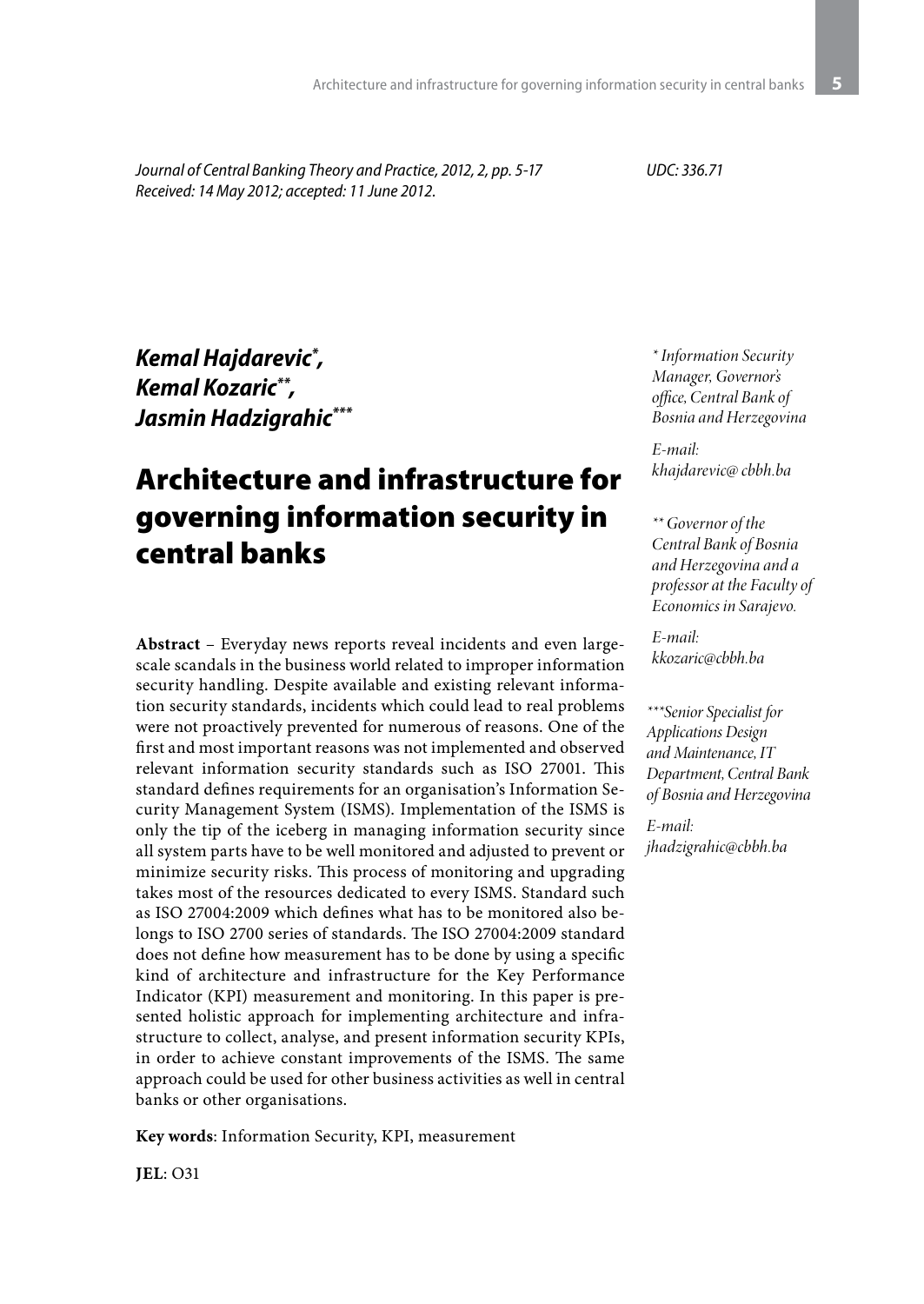#### **1. Introduction**

In recent news reports such as Barclays LIBOR case (Watkins, 2012) and numerous others cases, where technical information and communication means (e-mails, SMS) are used in improper way, shows us that subjects (here subjects means persons) were not aware of information security importance and how to manage it in a proper way. Wide range of institutions involved in information security incidents witness that there is need for better governing of information security. Information used by many business activities has to be available, confidential, and with guaranteed integrity. International set of standards for managing information security, or Confidentiality, Integrity, and Availability (CIA) of information is ISO 27000. For the ISO 27001 which is one of the standards from ISO 27000 set it is possible to get certificate upon implementing and maintaining Information Security Management System (ISMS). Like other international standards, ISO 27001:2005 is based on Deming's (Moen R. & Norman C, 2009) Plan-Do-Check-Act approach for constant system improvements. Information security standard offers framework for implementing ISMS, and other standards from the ISO 27000 family are helping in ISMS operation and management. The main gain for management of any organisation which have implemented ISMS is the ability to manage information security risk. Standard for implementing information security risk management inside ISMS is ISO 27005:2008 standard. In terms of information security risk management within ISMS, this means to manage risk connected to vulnerabilities and associated threats and impacts on Confidentiality, Integrity and Availability (CIA) of organisation or company information assets. Information security risk management is done by evaluating vulnerabilities and associated threats and impacts on Confidentiality, Integrity and Availability (CIA) of organisation or company information assets which is usually classified by: people, services, hardware, software, intangibles, and utilities ISO 27001:2005 (2005).

In order to control the security of information assets and associated risks, appropriate controls have to be implemented, those controls referenced in appendix of ISO 27001:2005, (2005) standard and any additional controls which need is recognized in the risk management process. While only a limited set of Key Performance Indicators (KPI) data is available for the initial ISMS implementation, continuous monitoring of quality and performance execution of controls provides an opportunity to improve the system results. In information security, KPI is data which is used by the management for the purpose of informed decision-making by using relevant measured data. These KPI are usually presented in the form of trends or dashboards to make it easier for decision makers to identify the room for improvements. After more that five years of experience with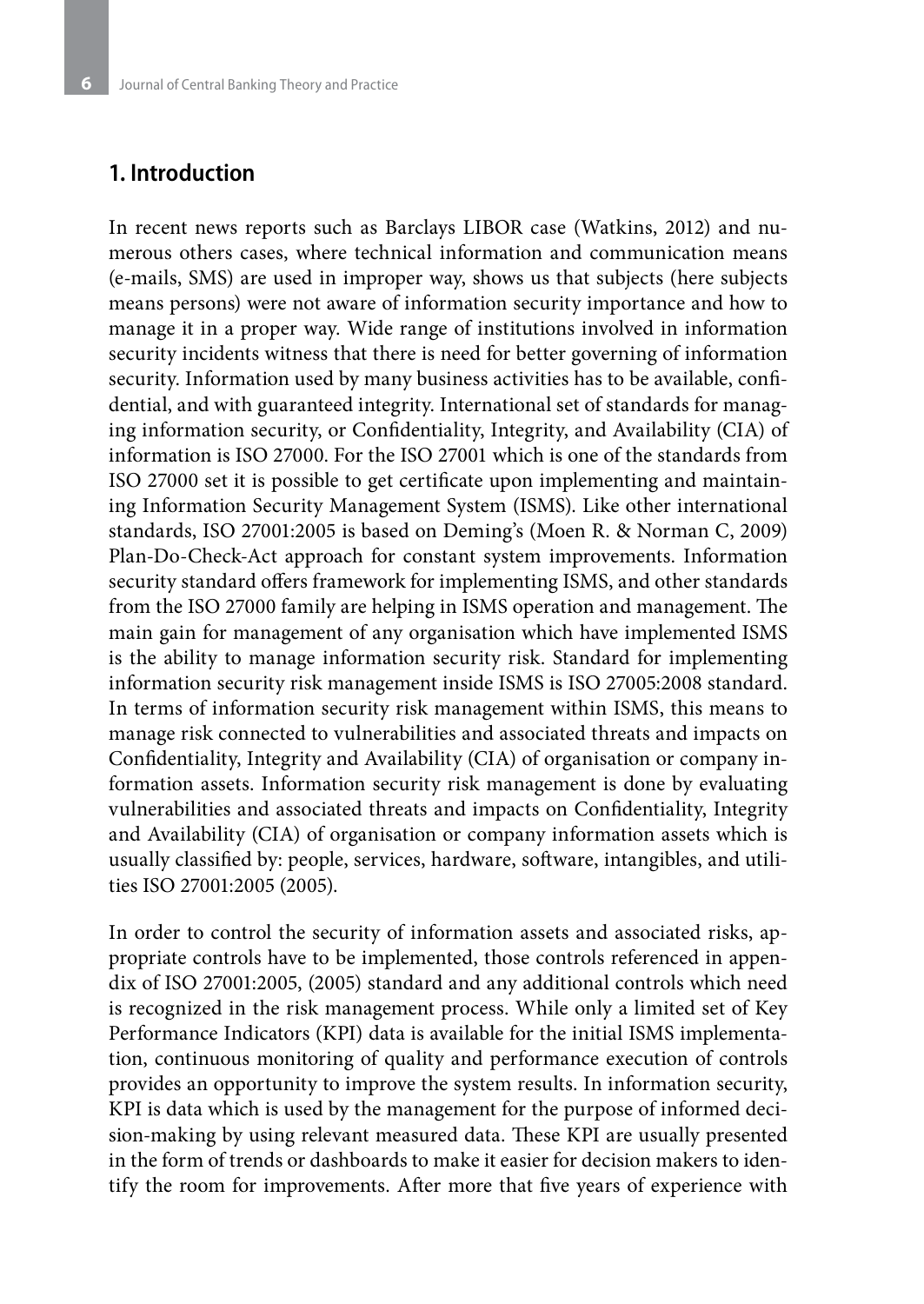ISO 27001:2005 in the Central Bank of Bosnia and Herzegovina (CBBH) from the Information Security Management System (ISMS) of the CBBH which is certified for ISO 27001:2005 by authorised certification authority, which started in 2009 ans lasted until 2012, we became aware that there is a need for a systematic monitoring of relevant KPI. The only way to achieve this is by introducing a system for KPI visualisation (Hajdarevic et al, 2012). The system for KPI monitoring can be seen as an autopilot of specific organisation to be used to manage business activities in order to satisfy an organisation's strategic goals.

This paper illustrates the specific ISMS implementation of architecture and infrastructure as a support for the CBBH decision-making body called the Security Forum. The Security Forum is top management, responsible for making decisions regarding information security issues. Every ISMS has the Information Security Manager (IMS) responsible for coordination of information security activities, reporting all information security related incidents and acting as information/ action hub between the Security Forum and organisational departments, divisions and sections and external/internal auditors.

During the process of the ISMS implementation in the CBBH, we did not have time to prepare the system by using simulation tools as it is usually done, but instead we had to deal with real data and real situations because of the tight timeframe for the system to be put in operation. In later research we found it useful to use simulation tools for KPI visualisation such as tool (Leszczyna et al., 2011) used to simulate security assessment of computer and network infrastructure targeted by malware attacks. Simulation tools such as (R. Leszczyna et al, 2011) is good to test potential risks and impacts in specific situations, where specific and relevant data can be determined and analysed, then used as relevant data for creating appropriate KPI metrics for the decision-making process.

Simulation tools and practical experience from the real system, together can be used for a better understanding of production in different and real business environments.

# **2. Data collection architecture model for data collection, calculation, combination and KPI visualisation**

We implemented all ISO 27001:2005 controls taking five major areas of business activities into account by grouping relevant controls to specific business activity as a major supporter for specific control. Figure 1 shows the architecture of data collection, calculation, combination and KPI visualisation related to the specific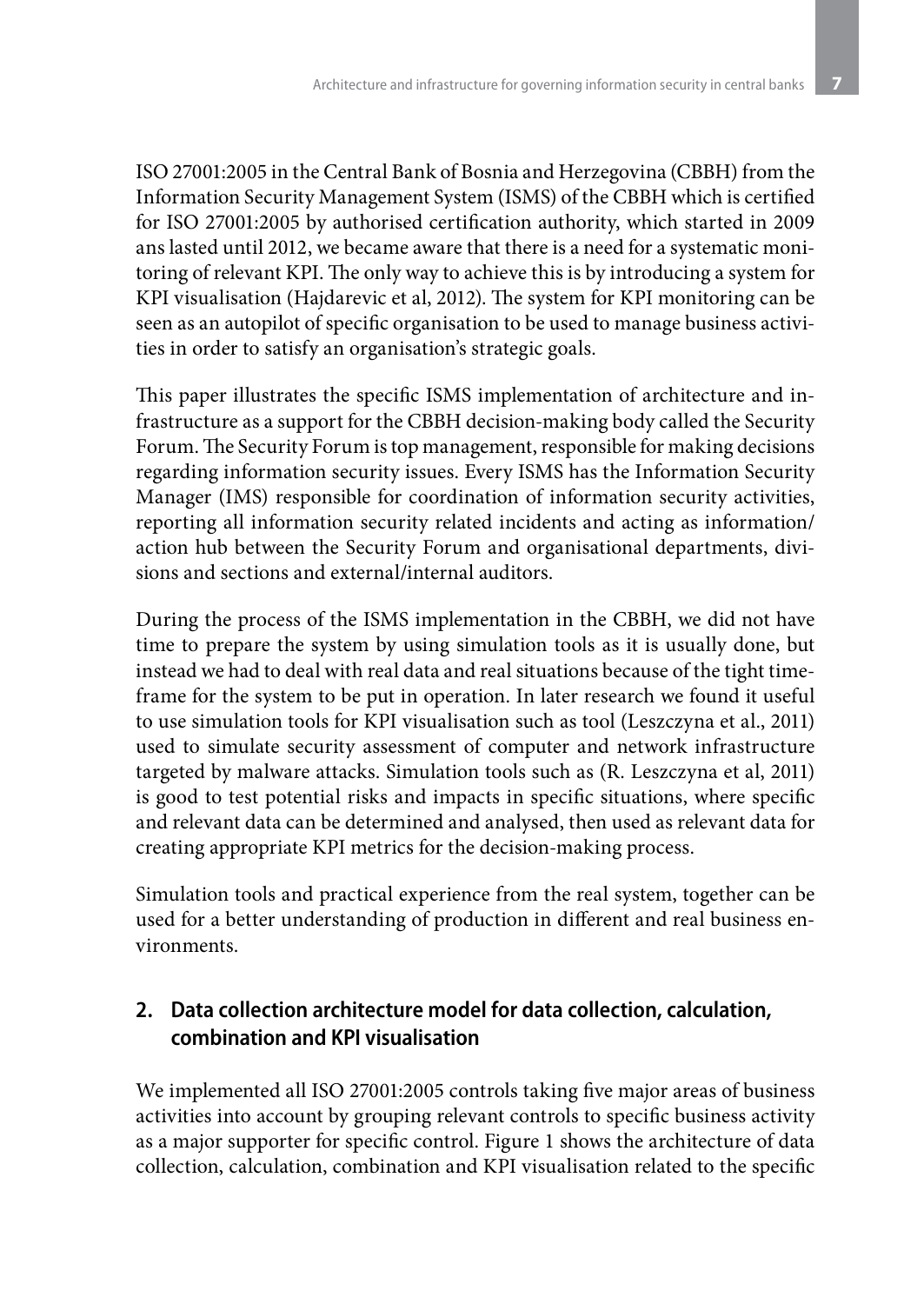information security area of operation. Five areas of information security management shown in Figure 1 are presented in this model. Architecture model for data collection, combination and visualisation presented in Figure 1 (Hajdarevic et al, 2012) is based on the model (Duremeyer, 2004) already used for Service Oriented Architecture (SOA) business model.



#### **Figure 1: ISMS Architecture model (Hajdarevic et al, 2012)**

Five areas of information security shown in Figure 1 are: Physical and Technical Security (2), IT or logical security (3), Common Affairs Security (4), Human Resources Security (5), and Legal Security (6). The presented specific areas were grouped according to the conducted risk assessment process and GAP analysis. This architecture model proposed here and in our previous paper (Hajdarevic et al, 2012) is used for ISMS managing purposes. We proposed the central point of data collection from five presented areas responsible for information security support.

## **3. Proposed infrastructure model**

Our infrastructure proposal is based on the usage of already available data stored in database (Microsoft SQL database) from the incident management system used for reporting information security incidents and problems.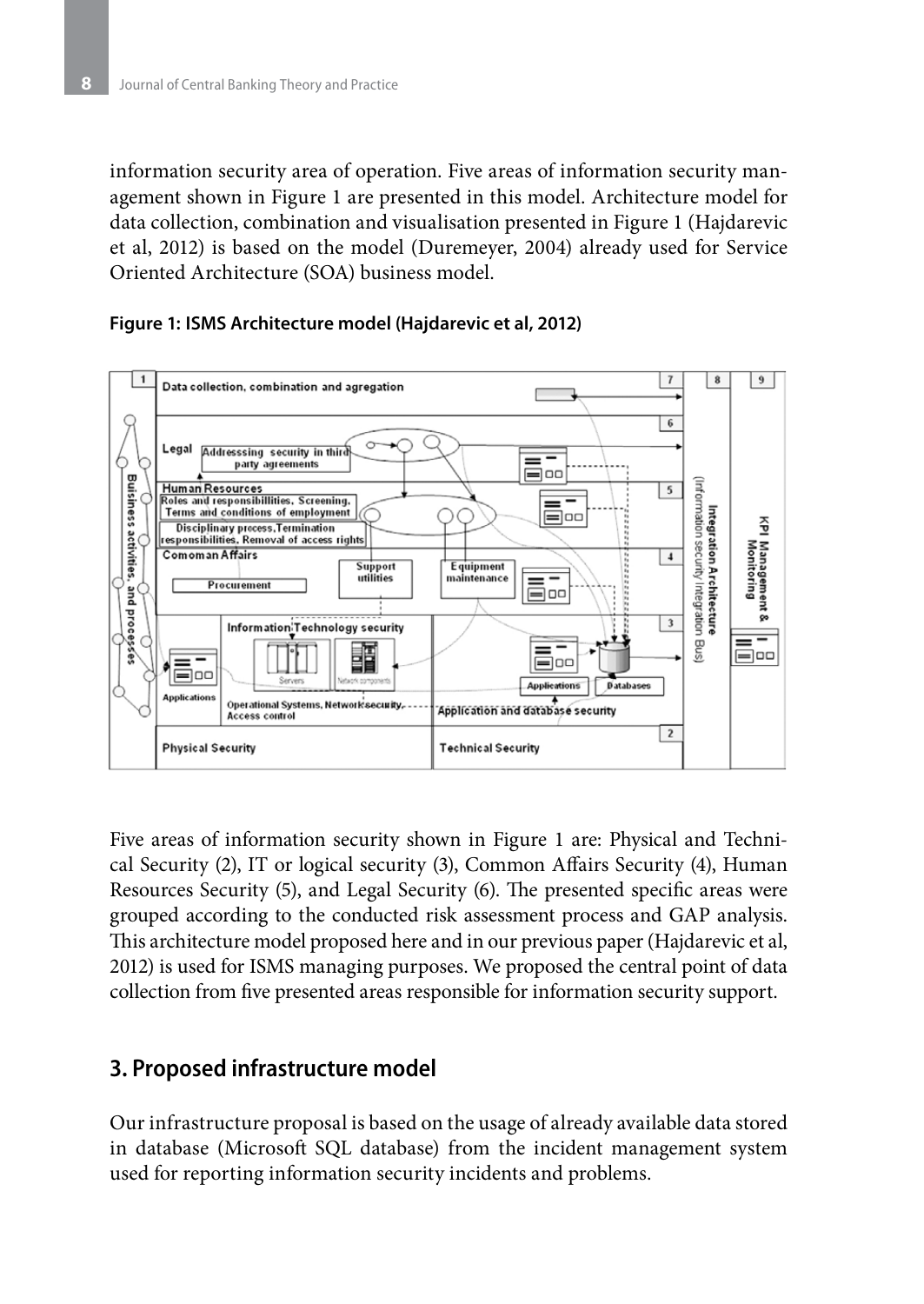Relevant data stored in information security incident management system are related to information security assets mentioned above: people, services, hardware, software, intangibles, and utilities or, more precisely, physical security incidents, incidents related to hardware and software information assets such as virus outbreaks as a side effect of inappropriate usage of information assets such as removable media, visiting Internet sites, etc. Other security incidents not mentioned above are reported on the incident management system distinguishing them by using already available set of definitions which explain and classify incidents.

#### **Figure 2: Infrastructure for data collection and KPI visualisation (Hajdarevic et al, 2012)**



Our information security incident management system database contains tables with data which describe the type of incidents, incident locations, incident time occurrences, incident resolution time, person responsible for incident resolution, source of infection for virus outbreak, if applicable, and other data which might be used to help in incident management. Test software was used as a tool for visualisation results of monitoring and improving the system ARIS MashZone (2012). It was necessary to choose the right processes, activities, metrics to measure, and for that purpose relevant data to feed the ARIS Mash zone. By doing this, the goal of successful and constant improvement of the PDCA information security of an organization or a company is much easier to meet.

## **4. Standard control data determination for measurement process**

Information security management involves constant upgrades in terms of ways how metrics has to be established and what measurement processes should take place (Payne & Shirley, 2006). Information security improvement process must be started with the base measurement. While information security is very practical and connected to real world academic researchers also proposing research directions in security metrics (Jasnen, 2009). Standards which belong to ISO 27000 set of standard are ISO 27004:2009 (2009), which can be used to establish a measurement processes within an organisation and ISMS, and NIST guide (Chew et al, 2008) which can be used for specifying meaningful KPI.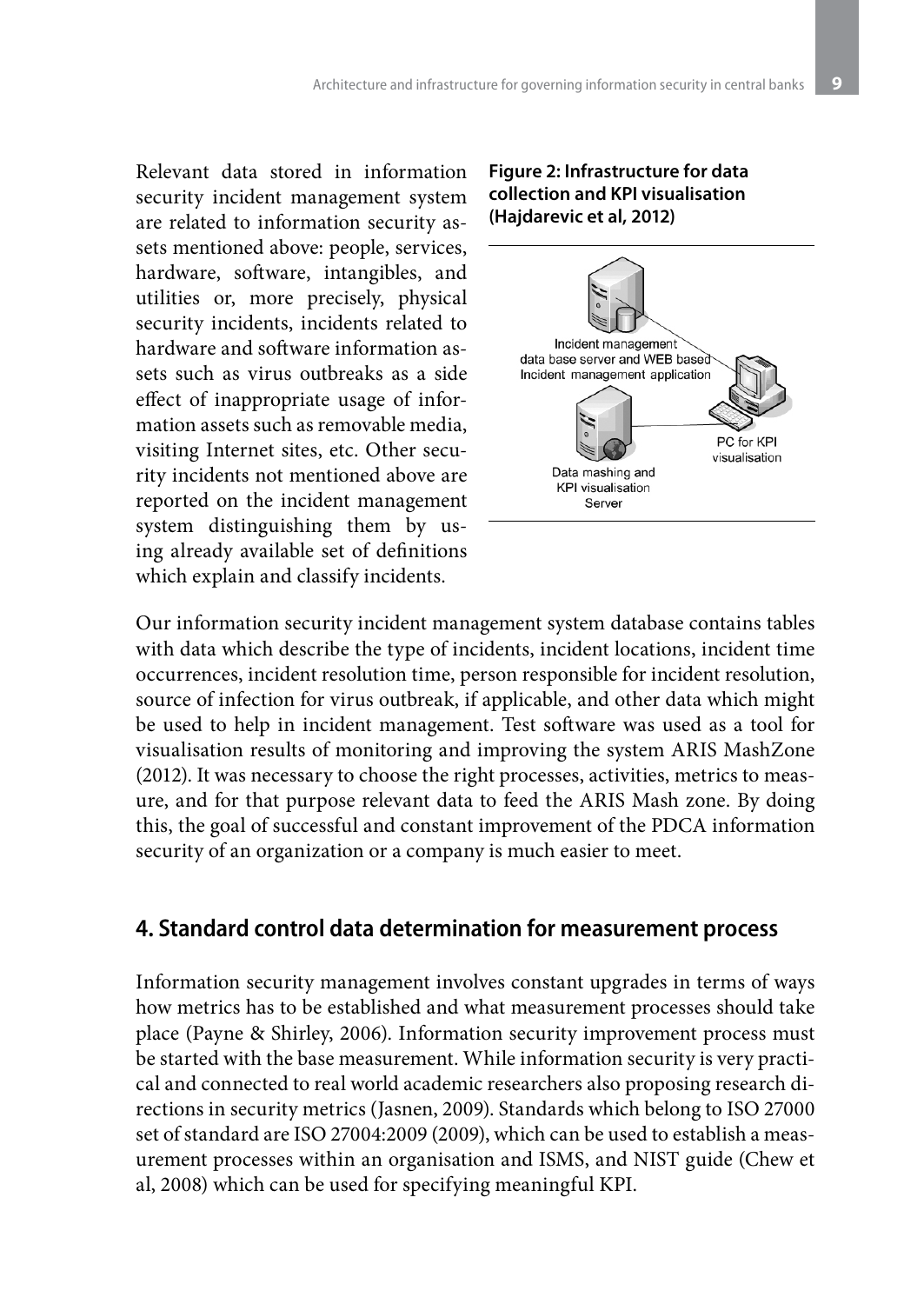ISO 27004:2009 (2009) provides the basic guidance for choosing relevant data and producing relevant results of measurements. This standard (appendix thereto) proposes examples how to create metrics for specific implementation of controls (from ISO 27001:2005 (2005) or other) and how to acquire measured results of implemented controls which need is recognised in risk assessment. There are different sources which can be used as a help to create relevant metrics and measure performance and quality.

Details about how to measure security control effectiveness of general or specific applications in use, implementations for managing application design, process of application implementation and application maintenance can be found in sources such as (Vasudaven et al, 2008).

As explained data used for measurement can be obtained and collected from different organisational units, processes, different levels, or systems of specific organisation. All collected data can be used separately or jointly (aggregately), and by doing that there is great chance to create new knowledge which can then be used at higher levels of the organisation to create appropriate reports and decisions.

An example of choosing specific and relevant data for metrics could be the percentage of critical applications that have separate test environments for the ISO 27001:2005 (2005) control 10.1.4 with the title *"Separation of development, test and operational facilities*". Because in every business environment critical application where test environment is not used for testing new added features, those new features could create a risk in production system what can create unpredictable production system behaviour.

Using this simple yet effective metrics, it is possible to objectively assess the current risk that critical applications do not have environment for testing purposes.

# **5. Automated data collection process**

After determining which data have to be collected, the best way to collect relevant data is to automatically collect them from specific systems and databases or to automate this process at the highest possible level, if possible. Relevant data have to be presented as metric results of formulas or metric ratios, where metric has to be presented as a number or percentage with appropriate trend indicators (Vasudaven et al, 2008).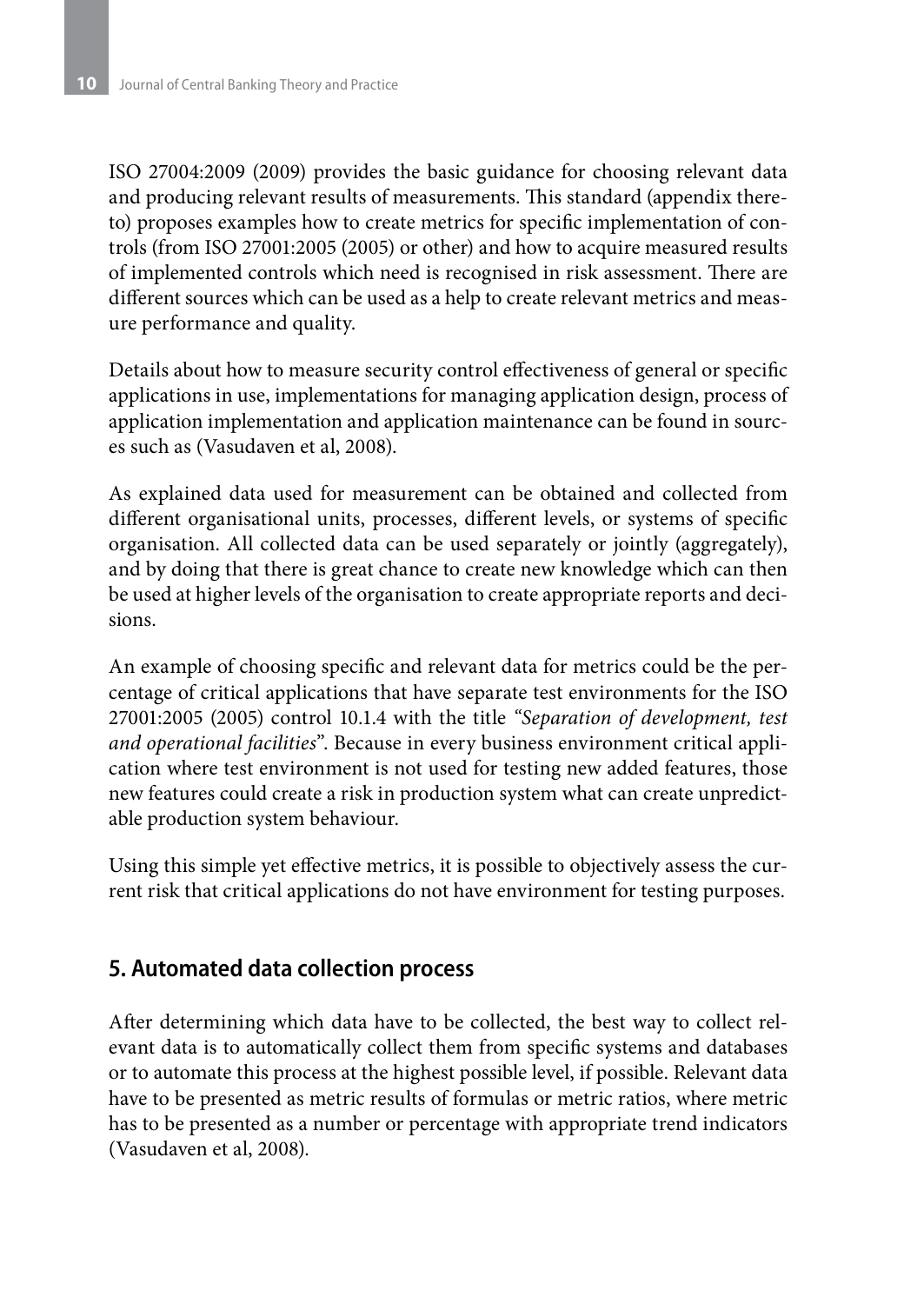# **6. Model for data calculation**

Architecture and infrastructure model for data collection, data mining and presentation of KPI we already presented in (Hajdarevic et al, 2012). Measurement results are intuitive and easy to follow. In this paper, together with presented architecture and infrastructure for data collection, process of data mining, and presenting KPI, additional mechanism for informing about specific thresholds are also presented.

As an example of how architecture and infrastructure could be used, two controls from standard ISO 27001:2005 were chosen to show how data can be used to present the relevant metrics. These controls are: 7.1.3 *Acceptable usage of assets* (MA713) and 10.4.1 *Protection against malicious code*.

As model for KPI creation are used ISO 27001:2005 (2005), 27004:2009 (2009), (Vasudaven et al., 2008) together with 27008:2008 for risks assessment. Metric KPI for the control 7.1.3 *Acceptable usage of assets* is taken number of security malware incidents (MIN) outbreaks as a side effect of unacceptable usage of assets by plugging infected removable media (MIRM) with malware into organisation computer or by accessing infected Internet sites (MIS). By the current results of risk management process below are acceptable values of incidents:

#### **MIN= MIRM+MIS**

#### **MA713 = MIN <10 acceptable; MIN <10 not acceptable (Hajdarevic et al, 2012)**

For the 10.4.1 *Protection against malicious code* (MA1041) control taken ratio of recognised malware incidents (MIN) by internal anti-virus software, and malwares stopped (MS) at the system gate by using formula, and acceptable limits:

#### **MA1041 = (MIN/MS)\*100**

### **MA1041 ≤ 0,1 acceptable; MA1041> 0,1 not acceptable (Hajdarevic et al, 2012)**

For any other control from standard, data collection and calculation can be used in similar way by choosing what is specific goal of each control. It is important that data are stored in databases or tables so that they can be used for creating relevant metrics.

# **7. Data mashing using feeds and standard calculations**

Real data presentation from production system can be very hard especially to find and present relevant data in bunch of different system which collect that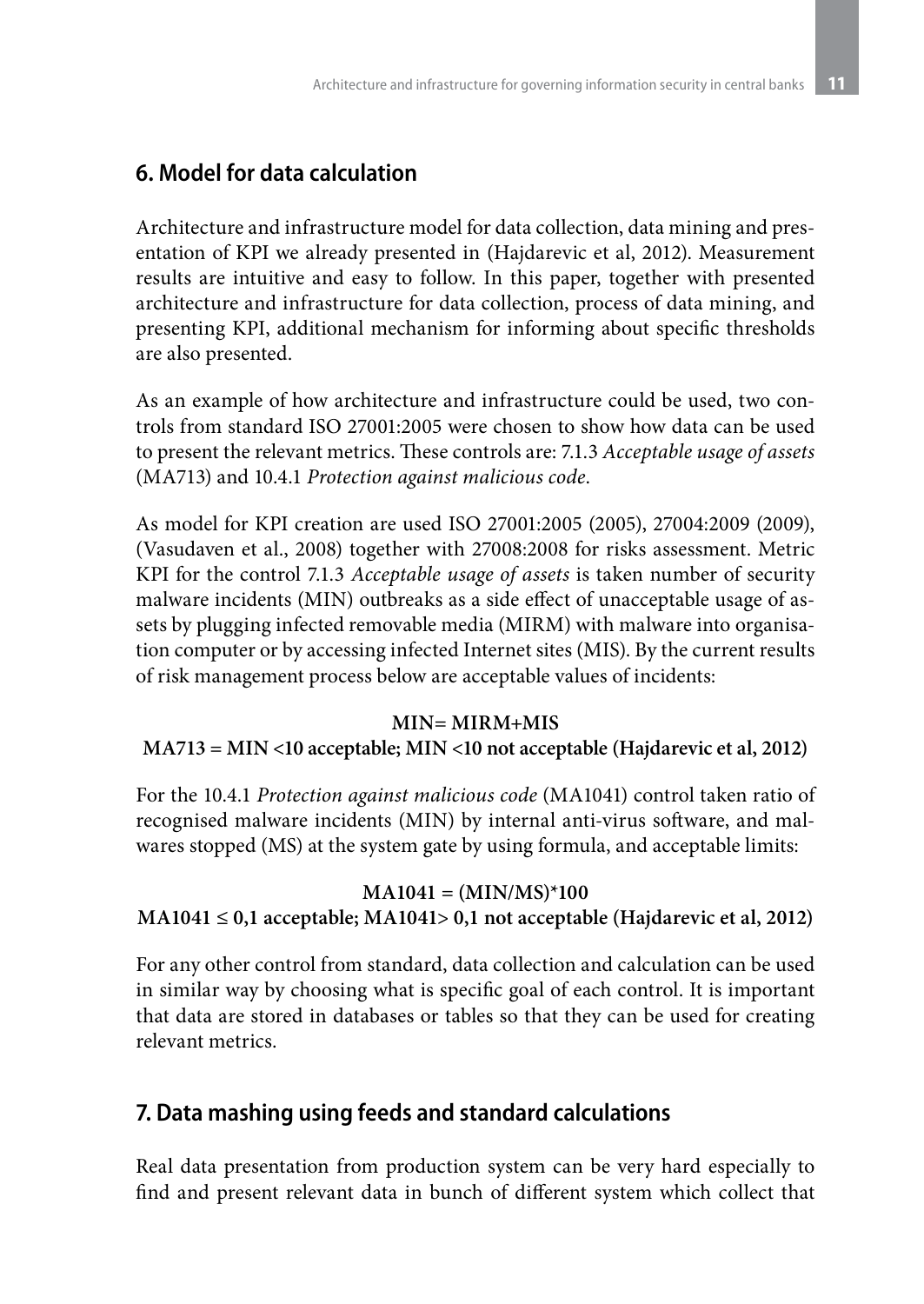data. One example which shows that data presentation is challenging process because human information security manager is usually overwhelmed with level of information that system create as one which is shown in Figure 2 (Savola & Heinonen, 2011).

By presenting large amount of information to the top management (Security Forum) could result in missing the focus on real issues. Because it can prolong time for making right decisions or to prolong funding new resources needed to support implementation of new systems for controls, which are recognised in preventive or corrective measures as a result of monitoring KPIs. We are proposing approach with two levels of reporting, instead of using more levels of reporting (Savola & Heinonen, 2011) as other system do shown in Figure 2.





High level of reporting is to inform Security Forum if control satisfies desired goals or not.

Low level of reporting informs about details such as details of specific incident, such as incident sources, and is appropriate for IMS. Low level reporting infor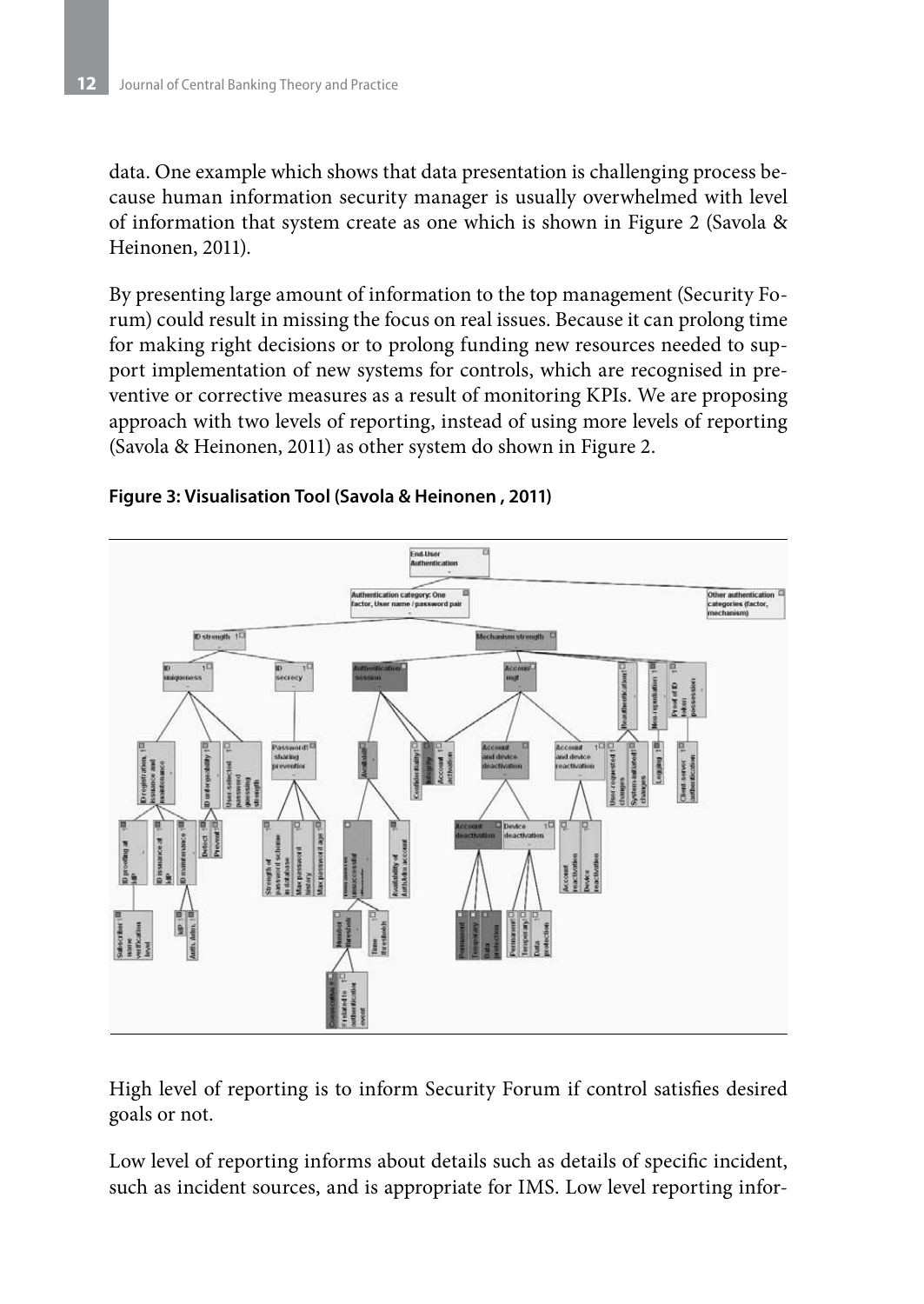mation are used to create proposals for corrective and preventive actions. These actions are later presented to Security Forum for approval.

For the exact implementation for the visualisation and data combination and calculation is used ARIS MashZone (2012) which is commercial software able to search through databases and documents such as Microsoft, Oracle, databases and Excel, CSV, or XML files, HTML web sites, and interpret KPIs. This software can be used manual data feeds.

Aris MashZone use term meshing data (meshing here means: using data from different sources which could ne databases, files, web sites or manual entries and using process of combing, converting, and to execute other operations to present useful data or KPIs). Using different sources (databases, files and manual entries) and combining them together it is possible to discovery new knowledge.

Aris MashZone offer different operations which can be used for data manipulation in database columns or files such as calculation (aggregation, arithmetic, average, round, etc.), change data type, insert, duplicate, delete, rename, change date and time formats and other possibilities too.

As previously presented in section 6. for the control 7.1.3 *Acceptable usage of assets* (MA713) are taken data from columns which contains details: occurrence of the event, type of event (MIRM and MIS), time of start / finish report for each event, open / closed status for each report of event which is monitored dynamically through the time by calculating:

# **MIN= MIRM+MIS (Hajdarevic et al, 2012)**

Similar for the presented in section 6, control 10.4.1 *Protection against malicious code* (MA1041), are taken data from columns in tables and from different Excel files. These sources contains data: number of stopped viruses and Trojans on network gates with Internet and value of MIN from control 7.1.3 *Acceptable usage of assets* (MA713) and that data rae used for this calculations:

### **MA1041 = (MIN/MS)\*100 (Hajdarevic et al, 2012)**

ARIS MeshZone (2012) use mechanism called mashup (here mashup means representation of relations and operation on data taken from different data sources) One Mashap for exact data calculation, aggregation is shown in Figure 4. In this mashup are used above presented formulas with a goal to create results in twodimensional table.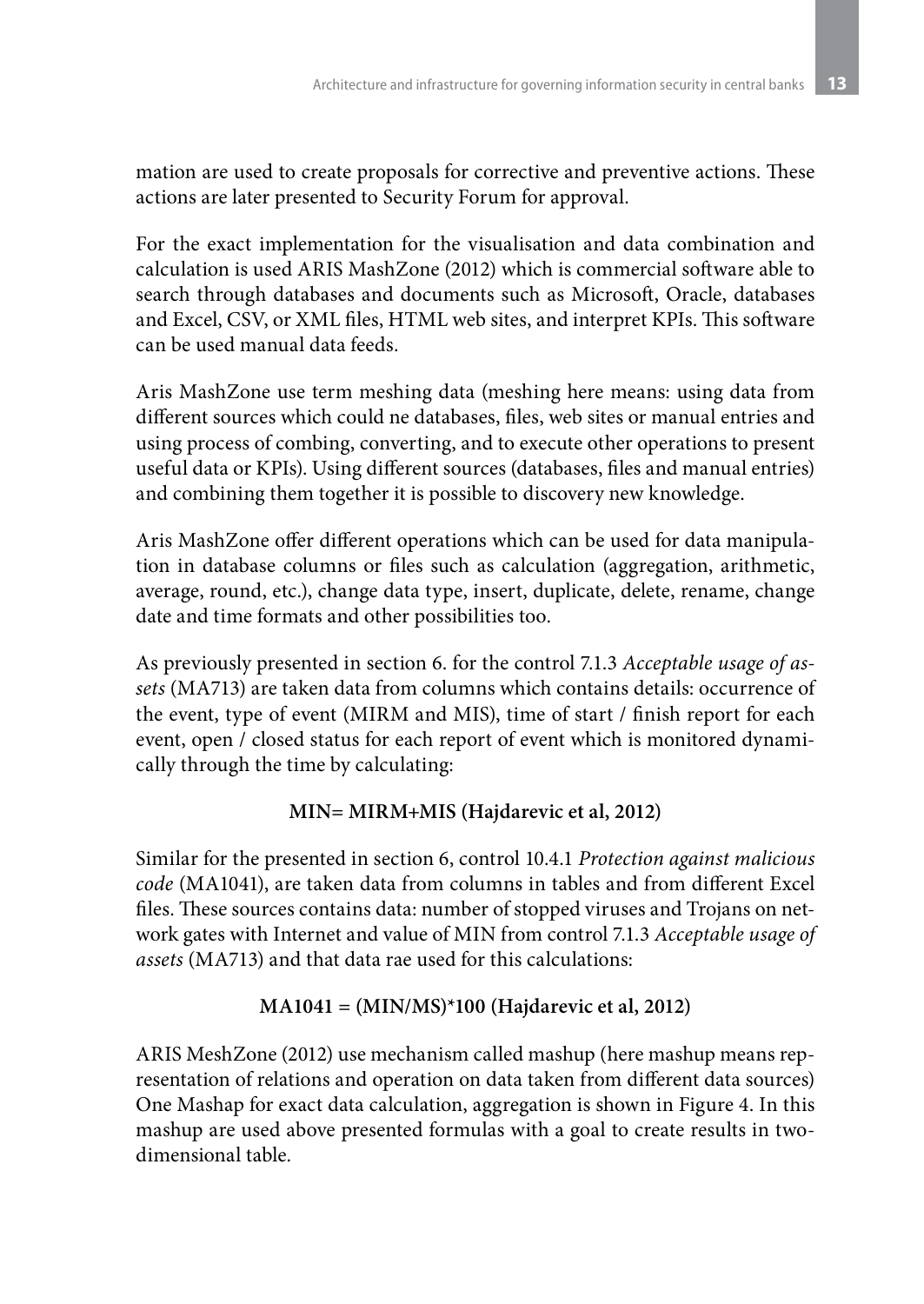

### **Figure 4: Mashup data feeds (Hajdarevic et al, 2012)**

Presentation and visualisation results can be done by using this resulting two-dimensional table by filtering, combining, aggregating data from different sources and different units and levels of organisation.

# **8. KPI visualisation**

Here the purpose of data collection is visualize KPI results in specific time window creating specific trends.

Specific time window can be set up to monitor specific trends such as yearly, quarterly, monthly, weekly, daily, or other KPI result representation for all or specific categories as it is shown in Figure 5.





Information which can be presented might be: top infected units, names of responsible employees, physical locations affected computer equipment, and other information assets.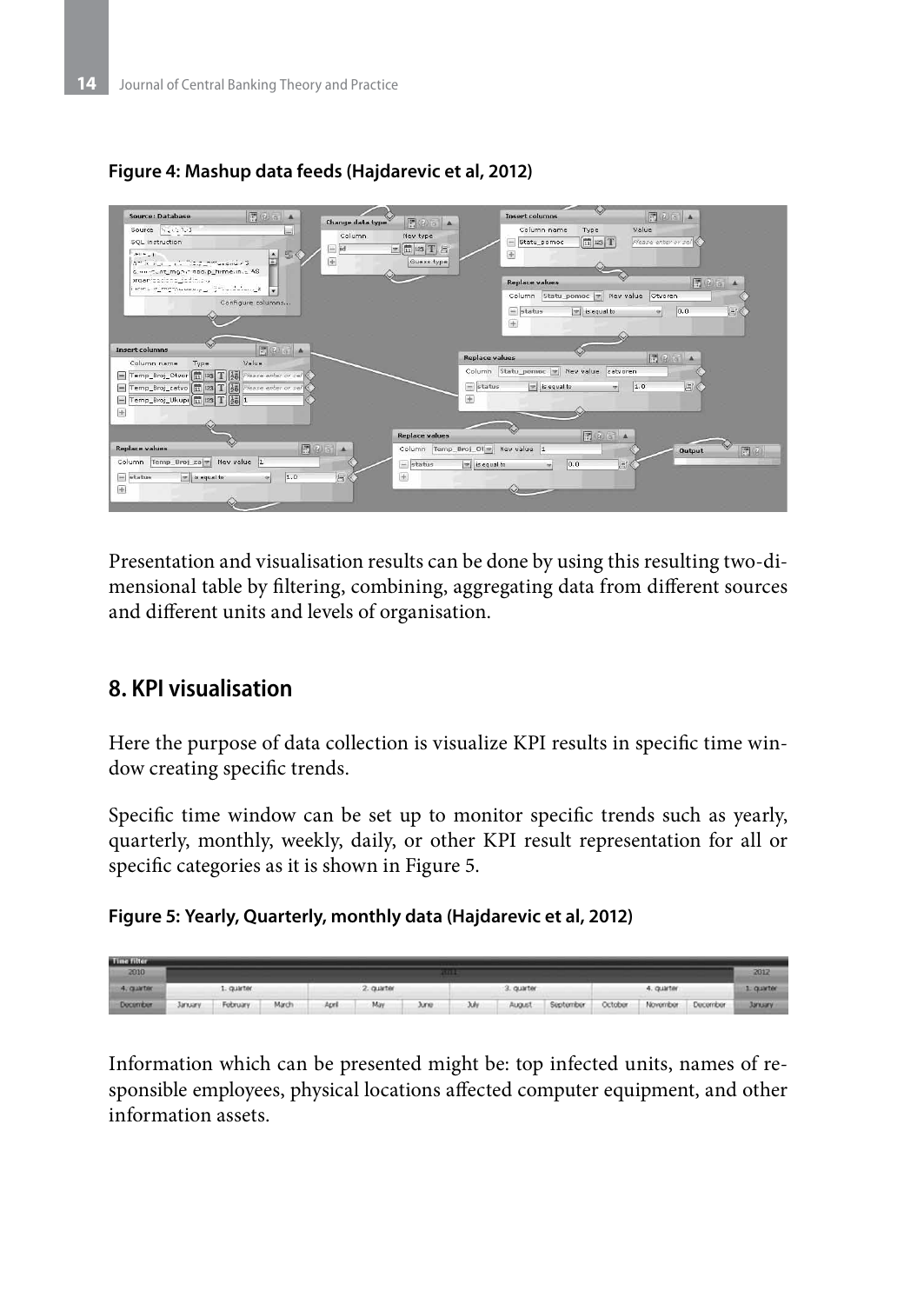Monitoring trends of KPIs through the time offers advantage of adjusting metric settings for detecting specific problems and resolving them proactively avoiding future occurrences.

| <b>Time filter</b><br>2010<br>POSS                             |                      |                                                    |                                   |                                                                       |                                                       |            |                      |          | 2012                               |
|----------------------------------------------------------------|----------------------|----------------------------------------------------|-----------------------------------|-----------------------------------------------------------------------|-------------------------------------------------------|------------|----------------------|----------|------------------------------------|
| 4. Quarter                                                     | 1. quarter           | 2. Quarter                                         |                                   | 3. quarter                                                            |                                                       | 4. quarter |                      |          | 1/oueton                           |
| December<br><b>January</b>                                     | February<br>March    | April                                              | May<br>$\lambda$ rie              | <b>July</b><br>August.                                                | September                                             | October    | November             | December | <b>January</b>                     |
| <b>Statuttive</b>                                              |                      | Hitnost pintos                                     |                                   |                                                                       |                                                       |            |                      |          |                                    |
| Ukupan broj prijava                                            | 148                  | Své hitnosti                                       | odmah                             | ostalo                                                                | ranšiti danas                                         |            | riješti za 15 dana   |          | raešti za 7 dan.                   |
| Zatvorene                                                      | 148                  |                                                    |                                   |                                                                       |                                                       |            |                      |          |                                    |
|                                                                |                      | Material anticre<br>Incident II sigurnost / virusi | ۰                                 | <b>District is the interior</b>                                       |                                                       | ×          | true intelecte       |          |                                    |
| Otvorene                                                       | ø                    |                                                    |                                   |                                                                       |                                                       |            |                      |          |                                    |
| Ukupan broj sati                                               | 148                  | <b>Pitture</b>                                     |                                   | <b>Breaking</b>                                                       |                                                       |            | Informational        |          |                                    |
|                                                                |                      |                                                    | ×.                                |                                                                       |                                                       | ۰          |                      |          | ×                                  |
| 66                                                             |                      |                                                    |                                   |                                                                       |                                                       |            |                      |          |                                    |
|                                                                |                      | iн<br><b>Status</b>                                | Org. jedini Kreater               | Hitnost                                                               | datum oty. Datum zati racunari Izvori broj sabi naziv |            |                      |          |                                    |
| M                                                              |                      | 20110104001 ratvoren                               |                                   | Odjeljenje za c * * * * * z nješiti danas 01/04/2011 01/04/2011 GB-DT |                                                       |            | M                    |          | 2 Incl.: "Furnost / virus          |
|                                                                |                      | 20110104002 zatvoren                               | Odiollerile za in                 |                                                                       | meliti danas 01/04/2011 01/04/2011 IR-LZ              |            | м                    |          | 1 Diricolant :- : Jumost / virtual |
|                                                                |                      | 20110104003 zatvoren                               | Odjeljenje za v Particular        |                                                                       | ritešiti danas 01/04/2011 01/04/2011 MO-VG            |            | 111                  |          | Incident - Cournost / viru         |
| 10 <sup>1</sup>                                                |                      | 20110110001 zatvoren                               | Odjuljenje za i misuki za iz      |                                                                       | riješiti danas 01/10/2011 01/10/2011 GB-DJ            |            | 16                   |          | Incident is sigurnost / viril      |
|                                                                |                      | 20110111001 zatvoren                               | Odieljenje za u miniša z          |                                                                       | riješiti za 15 c01/11/2011 01/11/2011 PP-LB           |            | M<br>1.1             |          | Incident I" sigurnost / vin        |
|                                                                |                      | 20110111002 zatvoren                               | Octohordo za urá "néh » .:        |                                                                       | riteliti danas 01/11/2011 01/11/2011 RN-ID            |            | 1.01                 |          | Incident : i sigurnost / vin       |
|                                                                |                      | 20110111003 zatvoren                               |                                   | Odiellenie za :: s.a.; : riješiti danas 01/11/2011 01/11/2011 SD-BS   |                                                       |            | M<br>11 <sup>6</sup> |          | Incident. I sigurnost / vin        |
| $\circ \circ \circ \circ$<br>$\circ$<br>$2.$ <i>nerron</i> ren | $\circ$<br>$n n$ $m$ | 20110118001 zatvoren                               |                                   | Odoljena za v 1. - 4 × / nješiti danas 01/18/2011 01/18/2011 GB-RT    |                                                       |            | M                    |          | Incident IT so - nost / viril      |
| inficiran racunar                                              |                      | 20110119002 zatvoren                               | Odiellenie za e <sup>2</sup> 1749 |                                                                       | riješiti danas 01/18/2011 01/19/2011 TZ-MH            |            | 1 <sup>6</sup>       |          | Incident i: squmost / viril        |
|                                                                |                      | 20110127002 zatvoren                               |                                   | Odoberge za's + 12. . riješiti danas 01/27/2011 01/28/2011 TZ-88      |                                                       |            |                      |          | Incident 11 squmost / viril        |

### **Figure 6: KPI visualisation window (Hajdarevic et al, 2012)**

New feature of the reporting approach presented her might be notifying about thresholds reached defined in acceptable levels for specific KPI presented in section 6.

# **9. Conclusions**

In the papers (Vasudaven et al., 2008), (Leszczyna et al., 2011), (Savola & Heinonen, 2011) are presented partial solutions to crate and monitor overall information security KPIs, here is presented holistic approach including architecture and infrastructure for data collection, mining and KPI visualisation. For relevant KPI visualisation relevant data sources are needed such as databases which belongs to systems which collects data relevant for five areas which could be find in many Central Banks

Similar reports could be created with open source solutions such as not only Report for this paper are created by commercial software like MashZone (2012) used here only for test purposes, but other commercial solutions could be used such as HP Executive scorecard (2012) or with very limited possibilities Report-Manager (2012) compared to other two surroundings mentioned above.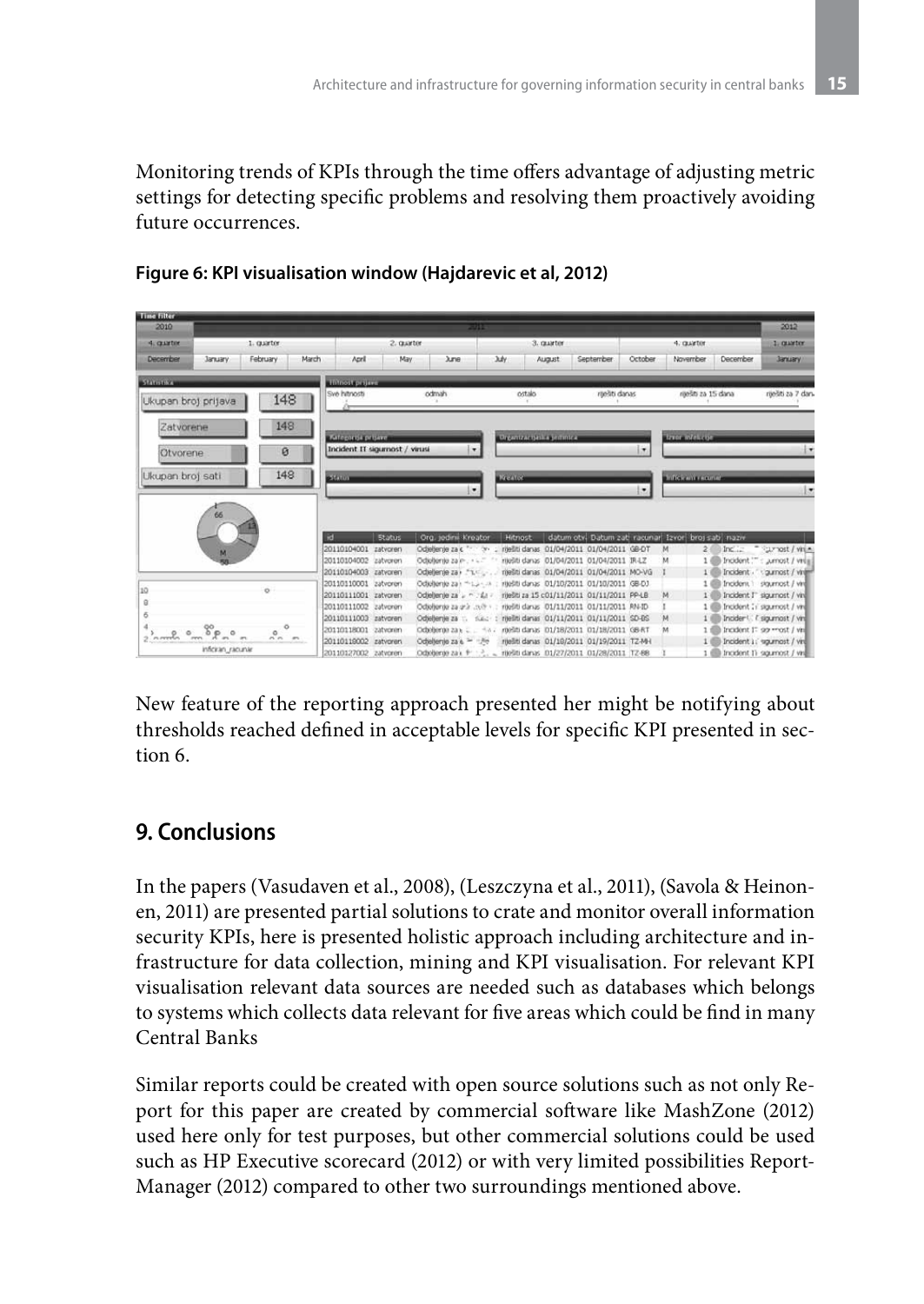# **References**

- 1. Calder A. and Watkins S.G, Information Security Risk Management for ISO27001 / ISO17799, pp 91. IT Governance Publishing 2007. ISBN 978-1- 905356-23-2.
- 2. Chew E., Swanson M., Stine K., Bartol N., Brown A., and Robinson W., (2008) Performance Measurement Guide for Information Security. NIST, July 2008, Available at: http://csrc.nist.gov/publications/nistpubs/800-55-Rev1/SP800- 55-rev1.pdf, [Accessed on: 25.1.2012]
- 3. Duremeyer Karin, (2004) Methodology: From Component Business Model to Service Oriented Architecture, 7.5.2004, IBM, Available at: http://www. minet.uni-jena.de/dbis/veranstaltungen/datenbanktage-2004/Doblaski,%20 Lutz.ppt [Accessed on: 10.1.2012]
- 4. Hajdarevic K., Pattinson C., Kozaric K., Hadzic A., Information Security Measurement Infrastructure for KPI Visualization, pp MIPRO 2012/ISS, pp 1877 – 1882
- 5. HP Executive Scorecard, (2012) Available at: https://h10078.www1. hp.com/cda/hpms/display/main/hpms\_content.jsp?zn=bto&cp=1-11-16- 18%5E45777\_4000\_311\_\_ , [Accessed on: 10.1.2012]
- 6. ISO 27001:2005, (2005) Information Technology Security techniques Information security management – Requirements, ISO / IEC 27001:2005, 31.6.2004 First edition.
- 7. ISO / IEC 27004:2009, (2009) Information Technology Security techniques – Information security management – Measurement, ISO / IEC 27004:2009, 15.12.2009 First edition.
- 8. Jansen W., (2009) Directions in Security Metrics Research, National Institute of Standards and Technology, US Department of Commerce. NISTR 7564. April 2009.
- 9. Leszczyna R.I.N., Fovino M., Masera, (2011) Approach to security assessment of critical infrastructures' information systems. Published in IEEE, IET Information Security, Volume 5, Issue: 3, pages 135-144, Issue date September 2011.
- 10. MashZone 2012, Available at: www.mashzone.com [Accessed on: 10.1.2012]
- 11. Moen R. and Norman C, (2009)Evolution of the PDCA Cycle, Available at: http://pkpinc.com/files/NA01MoenNormanFullpaper.pdf [Accessed on: 13.7.2012]
- 12. Payne C. Shirley, (2006) A Guide to Security Metrics, SANS Institute, 19 June, 2006. Available at: http://www.sans.org/reading\_room/white papaers/ auditing/guide-security-metrics\_55 [Accessed on: 10.1.2012]